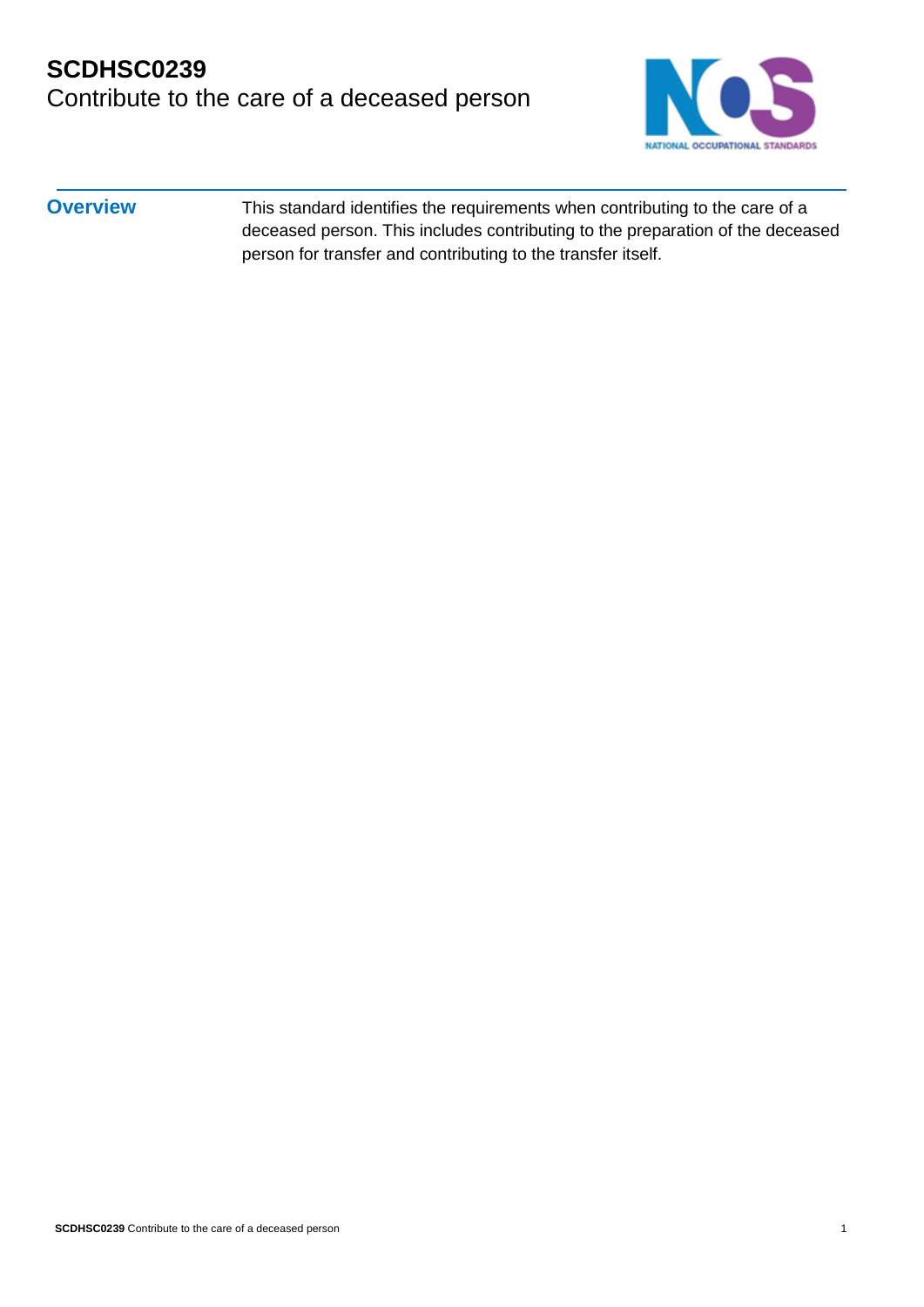#### **Performance criteria**

| <b>UNITE</b>         |                 |                                                                                                                                                                                                                       |
|----------------------|-----------------|-----------------------------------------------------------------------------------------------------------------------------------------------------------------------------------------------------------------------|
|                      |                 | Contribute to preparing the deceased person for transfer                                                                                                                                                              |
| You must be able to: | P <sub>1</sub>  | contact key people according to the deceased person's personal<br>beliefs, expressed wishes and preferences                                                                                                           |
|                      | P <sub>2</sub>  | confirm with key people the expressed wishes and preferences of<br>the deceased person about how they will be viewed and moved<br>after death                                                                         |
|                      | P <sub>3</sub>  | contribute to explaining sensitively to key people the implications of<br>policies for the control of infectious diseases on how they may view<br>and mourn the deceased person                                       |
|                      | P <sub>4</sub>  | contribute to explaining sensitively to key people the implications of<br>policies for the control of infectious diseases on how the deceased<br>person can be prepared and moved                                     |
|                      | P <sub>5</sub>  | before preparing the deceased person, follow work setting<br>requirements immediately to report any tensions between decisions<br>made by key people and the deceased person's expressed wishes<br>and preferences    |
|                      | P <sub>6</sub>  | wear correct protective clothing to minimise risks of infection while<br>preparing the deceased person                                                                                                                |
|                      | P7              | follow work setting procedures and practices to enable the<br>deceased person to be correctly identified                                                                                                              |
|                      | P <sub>8</sub>  | prepare the deceased person in a place and manner that respects<br>their dignity, beliefs and culture                                                                                                                 |
|                      | P <sub>9</sub>  | prepare the deceased person according to the expressed wishes<br>and preferences of the person and key people, where this is<br>consistent with legal and work setting requirements related to<br>infectious diseases |
|                      | P <sub>10</sub> | seek additional help where there are issues outside your scope of<br>responsibility and expertise                                                                                                                     |
|                      | P <sub>11</sub> | follow work setting procedures and practices to arrange the removal<br>of any medical equipment from the deceased person                                                                                              |
|                      | P <sub>12</sub> | record accurately any property and valuables that are to remain with<br>the deceased person, in ways that are consistent with legal and<br>work setting requirements                                                  |
|                      |                 | Contribute to the transfer of the deceased person                                                                                                                                                                     |
| You must be able to: | P <sub>13</sub> | contact the appropriate organisation for transfer according to the<br>deceased person's personal beliefs and preferences                                                                                              |
|                      | P <sub>14</sub> | assist in transferring the deceased person in ways which respect<br>and recognise their rights, wishes, culture, beliefs and preferences                                                                              |
|                      | P <sub>15</sub> | assist in transferring the deceased person in ways which minimise                                                                                                                                                     |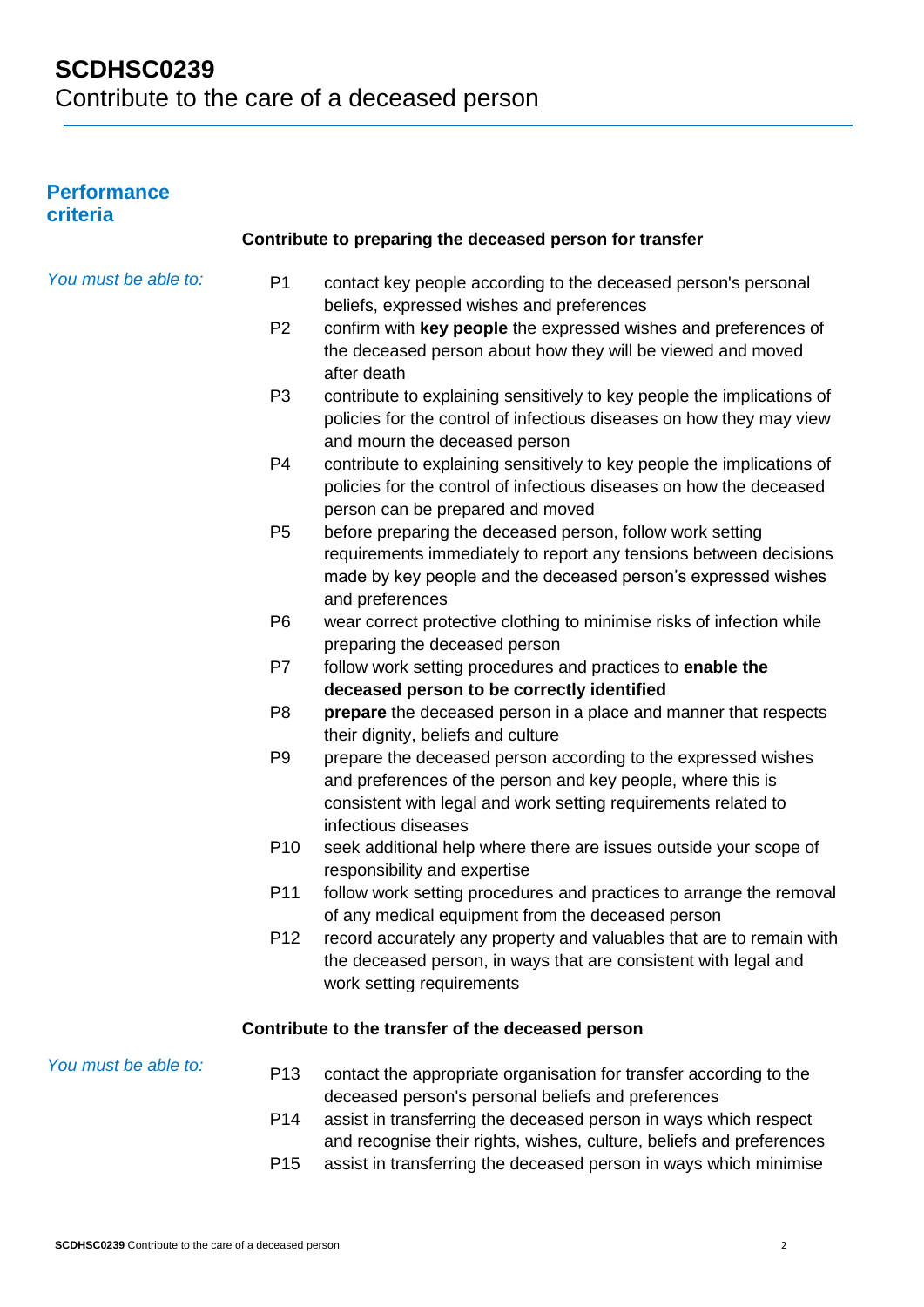disturbance and distress to other people

- P16 assist in transferring the deceased person in ways that observe and follow relevant infection control measures
- P17 send relevant information about the deceased person to the appropriate people and organisations within agreed timescales and according to legal and work setting requirements
- P18 report details of the transfer of the deceased person according to work setting requirements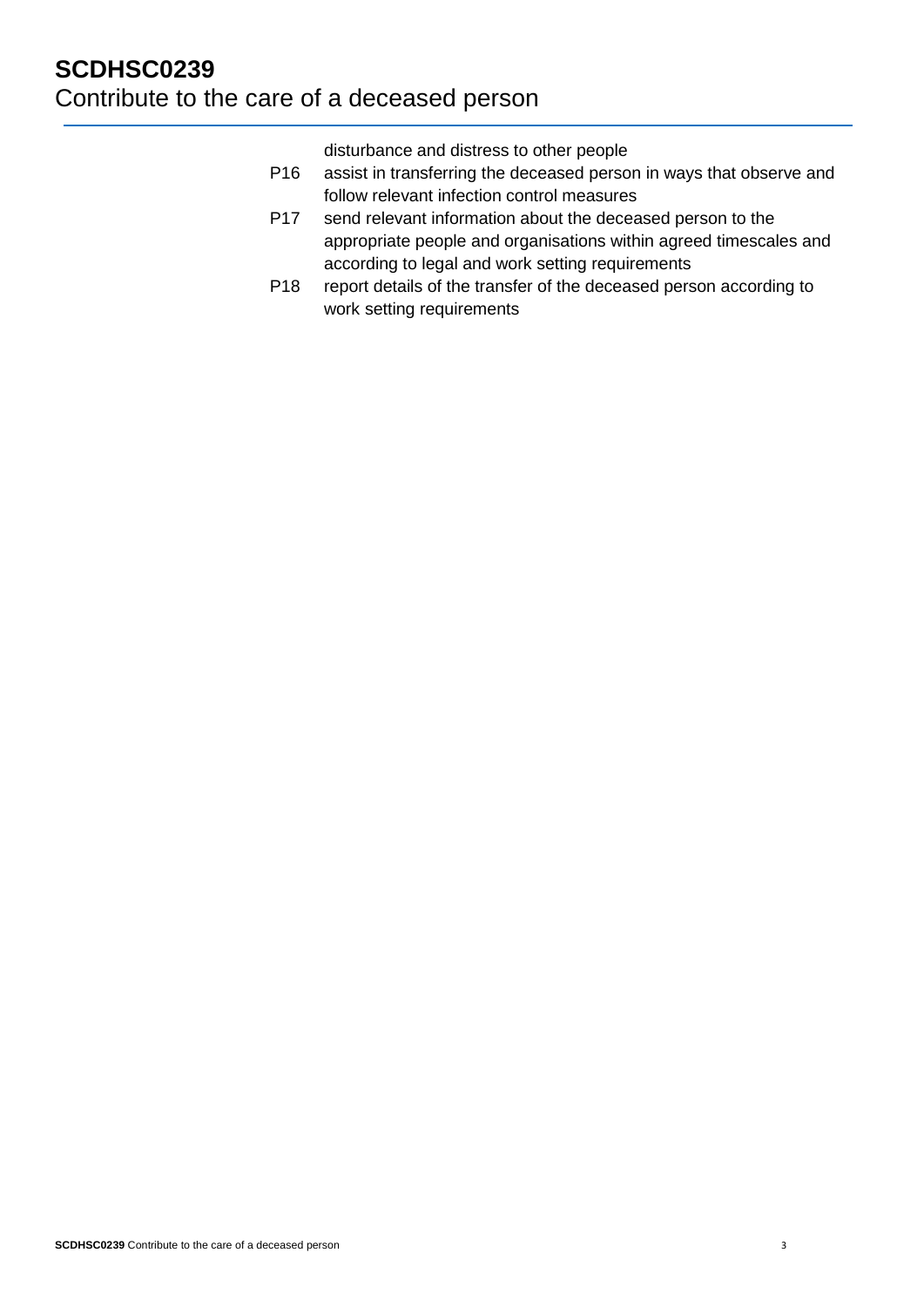| <b>Knowledge and</b><br>understanding |                      |                                                                                                                            |
|---------------------------------------|----------------------|----------------------------------------------------------------------------------------------------------------------------|
|                                       | <b>Rights</b>        |                                                                                                                            |
| You need to know and<br>understand:   | K <sub>1</sub>       | work setting requirements on equality, diversity, discrimination and<br>human rights                                       |
|                                       | K <sub>2</sub>       | your role in supporting rights and choices                                                                                 |
|                                       | K <sub>3</sub>       | your duty to report anything you notice people do, or anything they<br>fail to do, that could obstruct individuals' rights |
|                                       | K4                   | the actions to take if you have concerns about discrimination                                                              |
|                                       | K <sub>5</sub>       | the rights that key people have to make complaints and be<br>supported to do so                                            |
|                                       |                      | How you carry out your work                                                                                                |
| You need to know and<br>understand:   | K <sub>6</sub>       | codes of practice, standards, frameworks and guidance relevant to<br>your work and the content of this standard            |
|                                       | K7                   | the main items of legislation that relate to the content of this<br>standard within your work role                         |
|                                       | K <sub>8</sub>       | your own background, experiences and beliefs that may affect the<br>way you work                                           |
|                                       | K9                   | your own roles and responsibilities with their limits and boundaries                                                       |
|                                       | K <sub>10</sub>      | who you must report to at work                                                                                             |
|                                       | K11                  | the roles and responsibilities of other people with whom you work                                                          |
|                                       | K <sub>12</sub>      | how to find out about procedures and agreed ways of working in<br>your work setting                                        |
|                                       | K <sub>13</sub>      | how to make sure you follow procedures and agreed ways of<br>working                                                       |
|                                       | K14                  | the individual's cultural and language context                                                                             |
|                                       | K15                  | how to work in ways that build trust with people                                                                           |
|                                       | K <sub>16</sub>      | how to work in ways that respect individuals' dignity, personal<br>beliefs and preferences                                 |
|                                       | K17                  | how to work in partnership with people                                                                                     |
|                                       | K18                  | what you should do when there are conflicts and dilemmas in your<br>work                                                   |
|                                       | K <sub>19</sub>      | how and when you should seek support in situations beyond your<br>experience and expertise                                 |
| You need to know and                  | <b>Communication</b> |                                                                                                                            |
| understand:                           | K20                  | factors that can have a positive or negative effect on the way people<br>communicate                                       |
|                                       | K <sub>21</sub>      | different methods of communicating                                                                                         |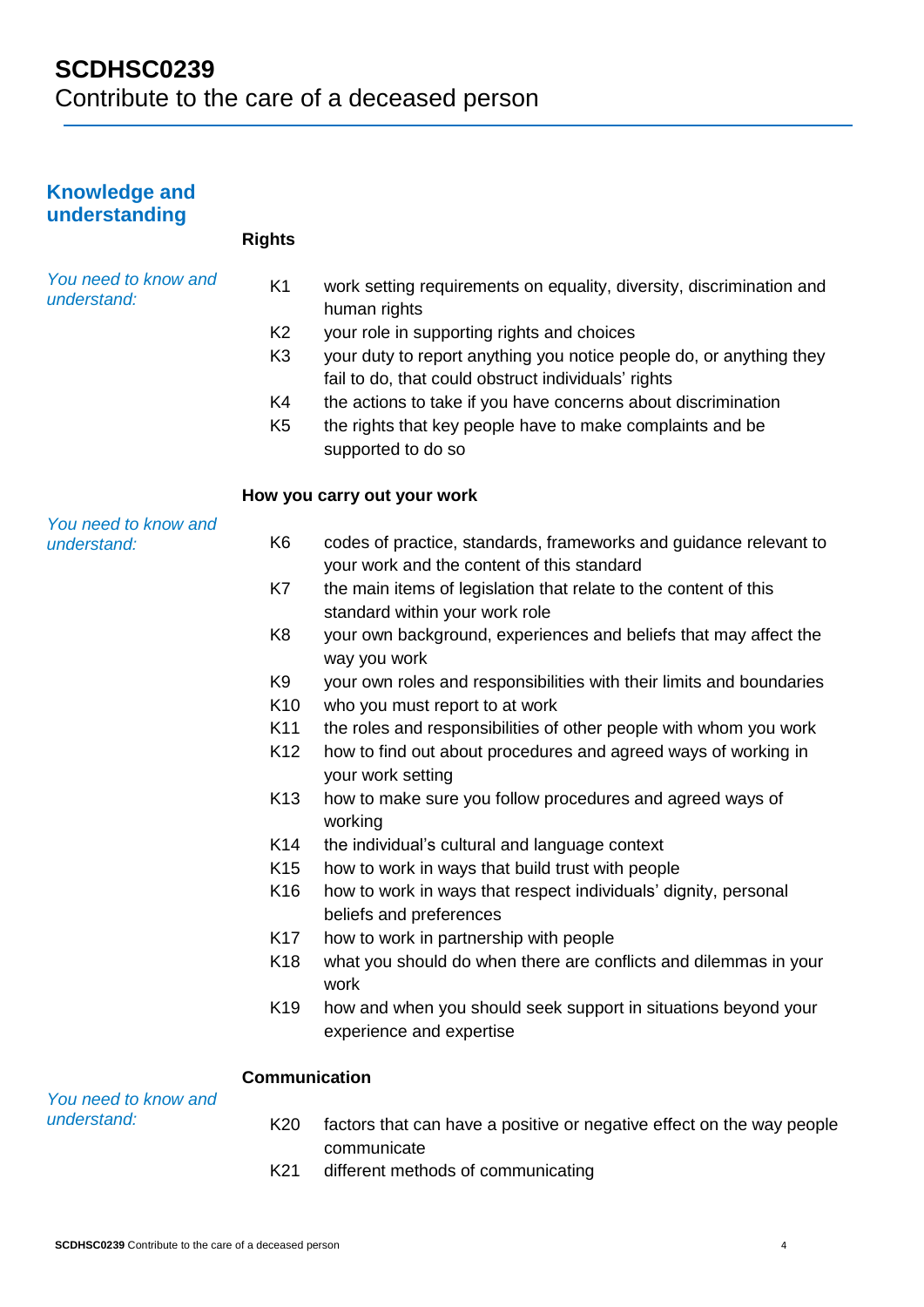# **SCDHSC0239**  Contribute to the care of a deceased person

| You need to know and<br>understand: | Personal and professional development |                                                                                                                                                   |  |
|-------------------------------------|---------------------------------------|---------------------------------------------------------------------------------------------------------------------------------------------------|--|
|                                     | K22<br>K <sub>23</sub>                | why it is important to reflect on how you do your work<br>how to use your reflections to improve the way you work                                 |  |
|                                     | <b>Health and Safety</b>              |                                                                                                                                                   |  |
| You need to know and<br>understand: | K24                                   | your work setting policies and practices for health, safety and<br>security                                                                       |  |
|                                     | K <sub>25</sub>                       | practices that help to prevent and control infection in the context of<br>this standard                                                           |  |
|                                     |                                       | <b>Specific to this NOS</b>                                                                                                                       |  |
| You need to know and<br>understand: | K26                                   | how to prepare a deceased person as far as possible according to<br>their expressed preferences, beliefs, religion and culture                    |  |
|                                     | K27                                   | the physical changes that occur after death, such as rigor mortis,<br>and how this may affect 'laying out' and moving the deceased<br>person      |  |
|                                     | K28                                   | how to work with the impact of death on those who have lived and<br>worked closely with the deceased person                                       |  |
|                                     | K29                                   | how to transfer the deceased person in ways that demonstrate<br>respect for them and reduces distress caused to others                            |  |
|                                     | K30                                   | the types of diseases and conditions that necessitate specialist<br>treatment and precautions when caring for and transferring<br>deceased people |  |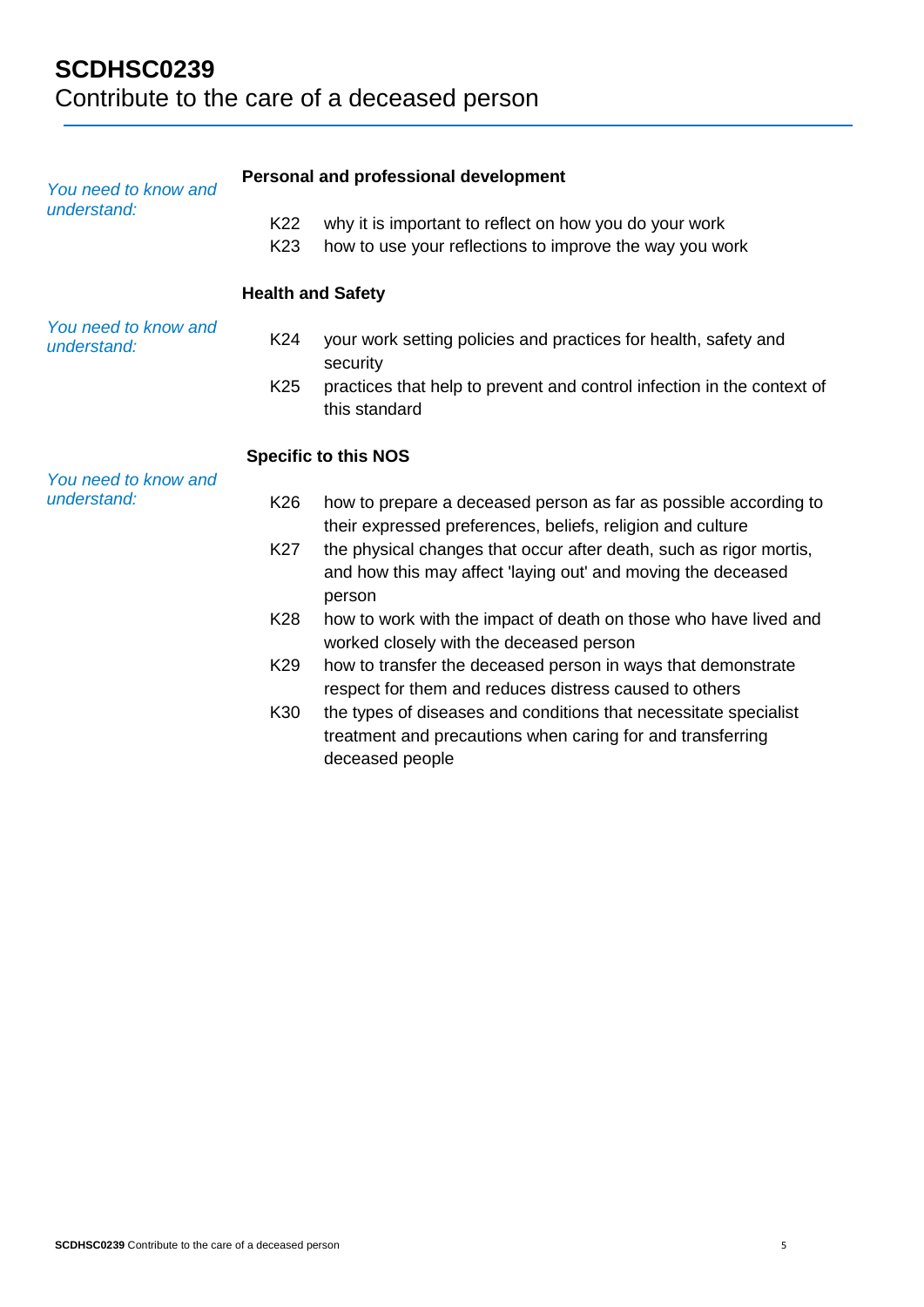### **Additional Information**

| <b>Scope/range</b><br>related to<br>performance<br>criteria         | The details in this field are explanatory statements of scope and / or examples<br>of possible contexts in which the NOS may apply; they are not to be regarded<br>as range statements required for achievement of the NOS<br>Note: Where there are language differences within the work setting,<br>achievement of this standard may require the involvement of interpreters or<br>translation services.<br>To enable the deceased person to be correctly identified could include<br>using identity labels, identity tags<br>Key people are those who were important to the individual and who made a<br>difference to his or her well-being. Key people may include family, friends,<br>carers and others with whom the individual had a supportive relationship.<br>To prepare the deceased person may involve washing/cleaning them,<br>removing medical items, removing or leaving in place personal effects, and<br>making other specific preparations required prior to transfer |
|---------------------------------------------------------------------|------------------------------------------------------------------------------------------------------------------------------------------------------------------------------------------------------------------------------------------------------------------------------------------------------------------------------------------------------------------------------------------------------------------------------------------------------------------------------------------------------------------------------------------------------------------------------------------------------------------------------------------------------------------------------------------------------------------------------------------------------------------------------------------------------------------------------------------------------------------------------------------------------------------------------------------------------------------------------------------|
| <b>Scope/range</b><br>relating to<br>knowledge and<br>understanding | All knowledge statements must be applied in the context of this<br>standard.                                                                                                                                                                                                                                                                                                                                                                                                                                                                                                                                                                                                                                                                                                                                                                                                                                                                                                             |
| <b>Values</b>                                                       | Adherence to codes of practice or conduct where applicable to your role, and<br>the principles and values that underpin your work setting including the rights of<br>children and adults. These include the rights:<br>To be treated as an individual<br>To be treated equally and not be discriminated against<br>To be respected<br>To have privacy<br>To be treated in a dignified way<br>To be protected from danger and harm<br>To be supported and cared for in a way that meets their needs, takes account<br>of their choices and also protects them<br>To communicate using their preferred methods of communication and<br>language<br>To access information about themselves                                                                                                                                                                                                                                                                                                  |